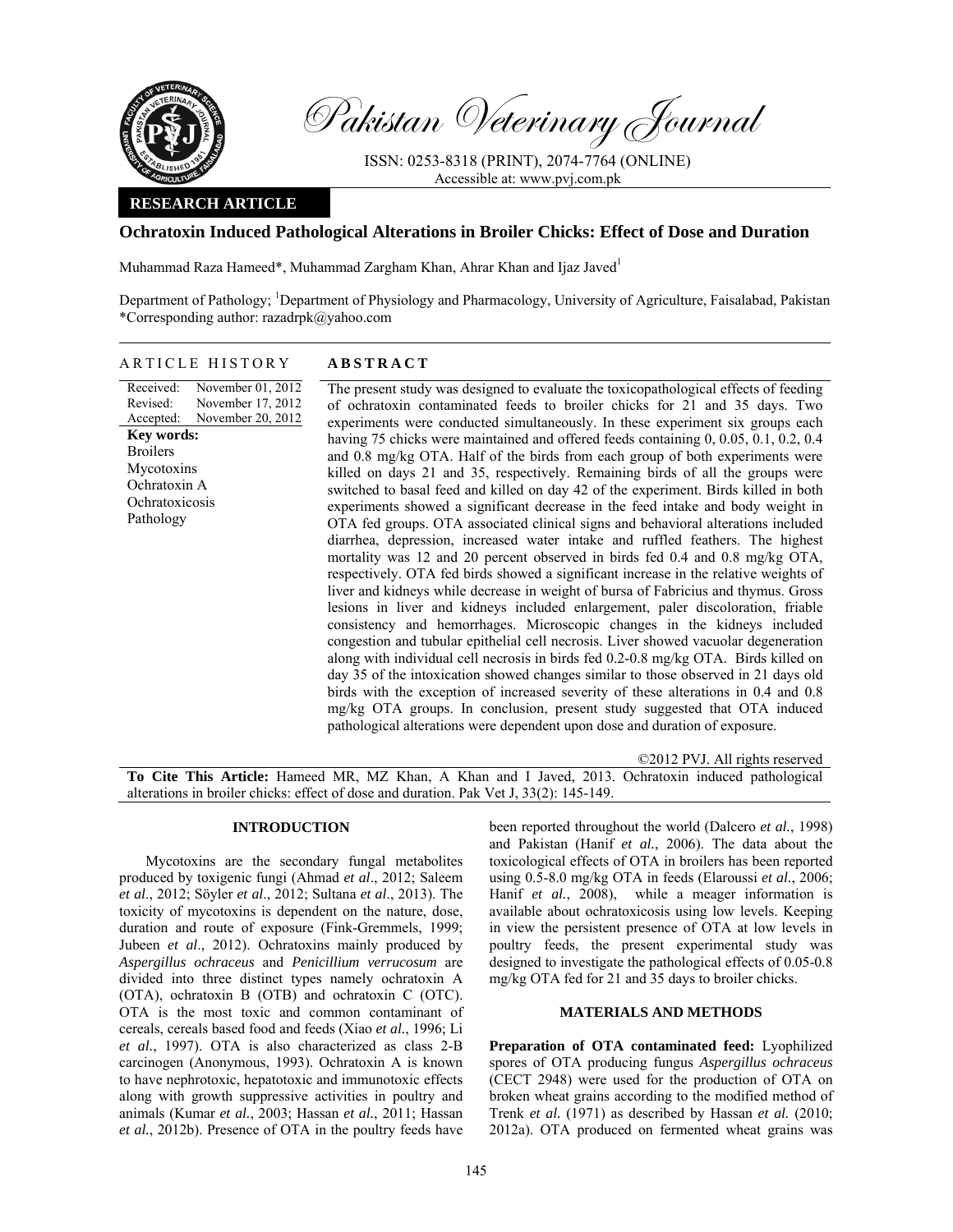extracted and quantified by HPLC using fluorescence detection method. Basal feed was a corn and soy meal based feed having 21% total proteins and 3000 Kcal/kg metabolizable energy. It was ensured that the levels of OTA and aflatoxin were less than 1.0 µg/kg. For preparation of experimental feeds, the basal feed was amended with fermented wheat to provide desired OTA concentrations in different experimental feeds. Prior to feeding, each experimental feed was subjected to HPLC analysis to ensure the OTA level.

**Experimental induction of ochratoxicosis in broiler birds:** A total of 900, one day old broiler chicks were randomly divided into 12 equal groups used for two experiments conducted simultaneously. In both experiments six groups were maintained and offered feed containing 0, 0.05, 0.1, 0.2, 0.4 and 0.8 mg/kg OTA for 21 and 35 days, respectively from day one of age. In first experiment different groups were offered experimental feeds for up to 21 days and then switched to ochratoxin free basal feed for up to 42 days. Similarly in second experiment, chicks were offered experimental feeds for 35 days and then switched over to basal feed for up to 42 days of the experiment. All the birds of both experiments were killed on day 42 and samples were collected.

## **Parameters studied**

**Clinical parameters**: Clinical signs and behavioral alterations including, alertness, attraction to feed and water, consistency of feces and roughness/dullness of feathers. Each of the parameter was subjectively assigned the score from 0-5 according to its absence (0), presence and severity (1-5). All parameters of clinical signs were observed twice a daily and means of these two observations for each parameter were computed on daily basis representing the daily score of each parameter. These daily scores for each group were summed up at the end of experiment to obtain the cumulative score of each group. Feed intake of the birds and mortality of each group was recorded on daily basis and body weight on weekly basis.

**Necropsy examination of the birds**: In experiment 1, six birds randomly selected from each group were weighed and necropsied on days 5, 14, 21, 28, 31 and 42. In experiment 2, six birds were necropsied on days 5, 14, 21, 28, 31, 37 and 39. Each necropsied bird was examined for presence of gross lesions on different visceral organs. Absolute weights of different organs were recorded and relative organ weights (percent of the body weight) were calculated. Tissues of different organs were fixed in 10% neutral buffered formalin for histopathological examination.

**Statistical analysis:** The data obtained from the experiment were subjected to the analysis of variance test and the means of different treatment groups were compared by Duncan's Multiple Range test using MSTATC statistical software package. Cumulative score of clinical signs and gross lesions were compared by percent difference and confidence interval. The level of significance was P≤0.05.

# **RESULTS**

**Clinical parameters:** Feed consumption (g/bird/day) of broiler chicks fed different dietary levels of OTA (Fig. 1) showed a significant decrease from week 3 in 0.2 mg/kg OTA and higher dose groups as compared with control group. In birds fed OTA for 21 days, the decrease in the feed consumption became non significant from control at day 42 of the experiment while it remained significantly lower in the birds fed OTA for 35 days. Cumulative feed intake (Table 1) after 21 and 35 days feeding of OTA decreased significantly with increased dietary OTA levels and duration of OTA feeding.

No clinical signs were observed in birds fed 0.05 mg/kg OTA. While mild changes were observed in 0.1 and 2.0 mg/kg OTA groups throughout the duration of experiment. Birds of 0.4 and 0.8 mg/kg OTA groups showed mild degree of depression, decreased interest in feed intake, soft watery feces and dull feathers (loss of shining) from day 16 of the experiment. These signs became more apparent on day 21 of the experiment and then decreased gradually after withdrawal of OTA from feed. In birds receiving OTA for 35 days (Fig. 2), severity of signs increased gradually and was more pronounced on day 35 and then subsided gradually. A mild decrease in the attraction to wards feed and more attraction to water was present in the birds fed 0.05 mg/kg OTA for 35 days while no such changes were observed in those fed for 21 days. The percent comparison of cumulative scores of clinical sign after 21 and 35 days of OTA feeding suggested an increase in score with increase in the duration of OTA feeding in all groups. Progression in clinical signs was observed in a dose related manners and its severity also increased with increase in duration of OTA dose and exposure.

The mortality of chicks of different groups kept on OTA contaminated feeds was 12 and 20% in groups given 0.8 mg/kg OTA for 21 and 35 days, respectively. Body weights of the broiler chicks decreased in dose related manner after 21 days of OTA feeding. A more severe decrease was observed after 35 days of feeding (Fig. 3) during week 4 and 5 in 0.8 mg/kg OTA followed by 0.4 mg/kg OTA group compared with control. The decrease in the body weights occurred in a dose related manner and was significantly lower in all groups. The comparison of percent decrease in body weight gain showed that decrease was more severe in birds kept on OTA contaminated feed for longer duration (Table 1).

**Relative organ weights:** The relative weight of liver and kidneys significantly increased in a dose related manner in groups receiving 0.2 mg/kg OTA or higher levels in feed. The relative weight of bursa of Fabricius and thymus in 0.2-0.8 mg/kg OTA groups was significantly lower than that of control. This decrease occurred in a dose and duration related manner. On day 42, the relative organ weights exhibited non significant differences from control group in experiment where birds received OTA for 21 days while the differences were significant in those kept on OTA contaminated diets for 35 days.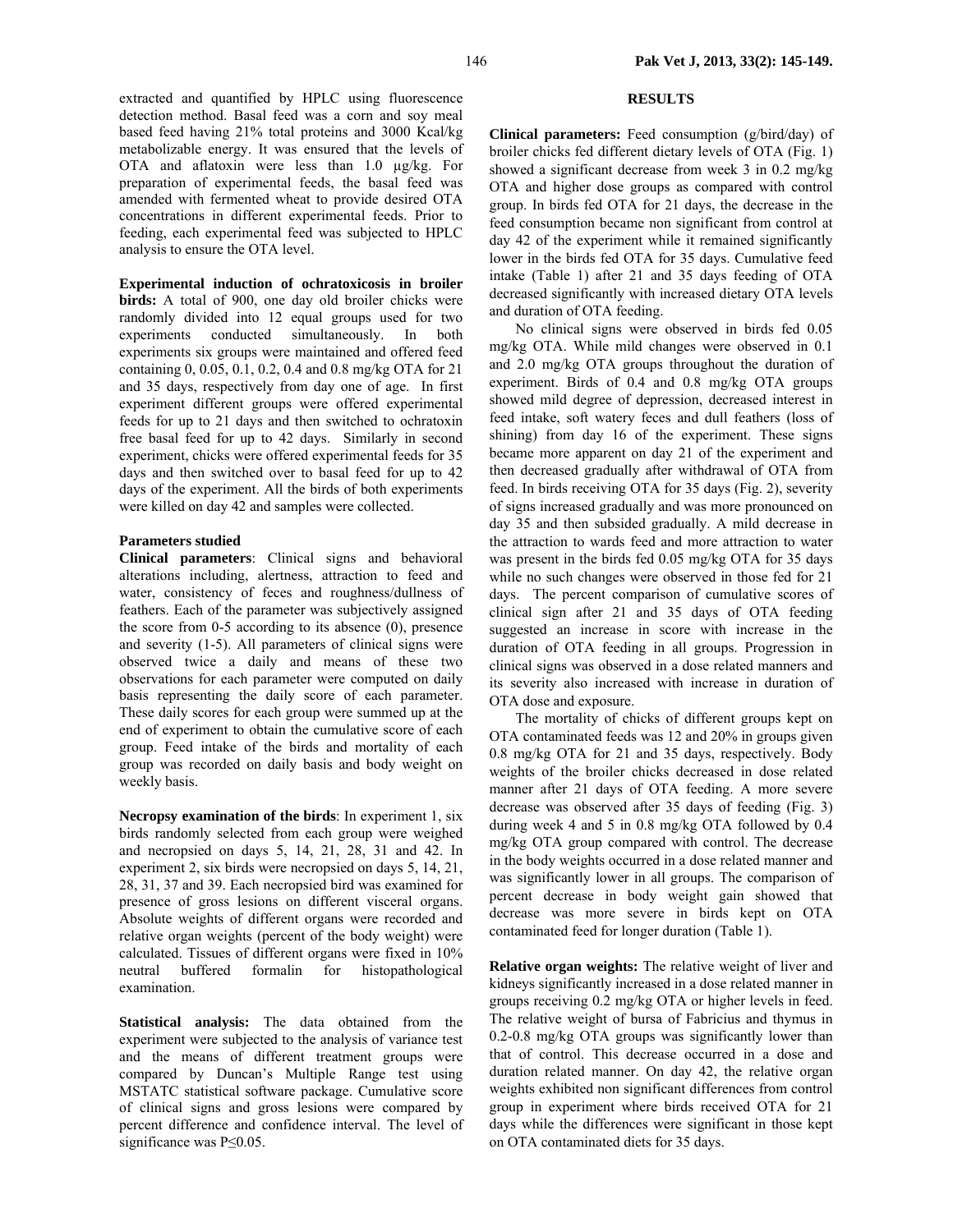

Fig. 1: Feed consumption (g/bird/day) of broilers fed OTA for duration of 21 and 35 days from day old birds (Mean±SD).



Fig. 2: Cumulative score of behavioral changes and clinical signs in broilers fed different levels of dietary OTA for 21 and 35 days from day 1 of age.



**Fig. 3:** Body weight (g) of broiler chicks given different levels of dietary OTA for 21 and 35 days from one day of age (Mean±SD).

**Gross lesions:** Gross lesions in visceral organs of OTA fed birds from different groups killed on day 21 and 35 days included hemorrhages on the subcutaneous tissue and muscles. Liver showed enlargement, pale discoloration, hemorrhages on the surface and friable consistency (Fig. 4). Kidneys of OTA fed groups were hemorrhagic and bulged out of sockets. Lesions were more intense in chicks fed 0.8 mg/kg OTA than other groups (Fig. 5). No significant changes could be observed in gross morphology of spleen, bursa of Fabricius and thymus of broiler chicks from different groups. All the changes increased in severity with increase in OTA dose related manner. Gross lesions observed in birds fed OTA contaminated feeds for 35 days were same as observed in those fed OTA for 21 days, however, the intensity and severity of the lesions was increased (Table 2).



**Fig. 4:** A photograph of liver from broilers fed 0.4 mg/kg OTA for 21 days from one day of age. Liver is pale, enlarged and hemorrhagic.



**Fig. 5:** A photograph of kidneys from broilers fed 0.8 mg/kg OTA for 21 days from one day of age. Kidneys are swollen, enlarged and bulging out from sockets.



**Fig. 6:** A Microphotomicrograph of kidney from broilers fed OTA 0.4 mg/kg OTA contaminated for 21 days from one day of age. Degenerative changes along with mild congestion in the tubular epithelial cells (H and E Satin, 200X).

**Histopathological findings:** Histologically hepatocytes from birds given 0.4 and 0.8 mg/kg OTA showed moderate degree of vacuolar degeneration and congestion of the hepatic parenchyma. Sinusoidal spaces were not obliterated and appeared normal. Changes of less severe degree were observed in 0.2 mg/kg OTA group but no discernible in 0.1 and 0.05 mg/kg OTA groups. Microscopic changes in kidneys of 0.4 and 0.8 mg/kg OTA groups included moderate degree of congestion in the renal parenchyma and necrotic areas of tubular epithelial cells indicated by pyknotic and karyorrhectic nuclei at some places (Fig. 6). Mild degree of changes was observed in 0.2 mg/kg OTA group. A moderate to severe degree of necrotic changes were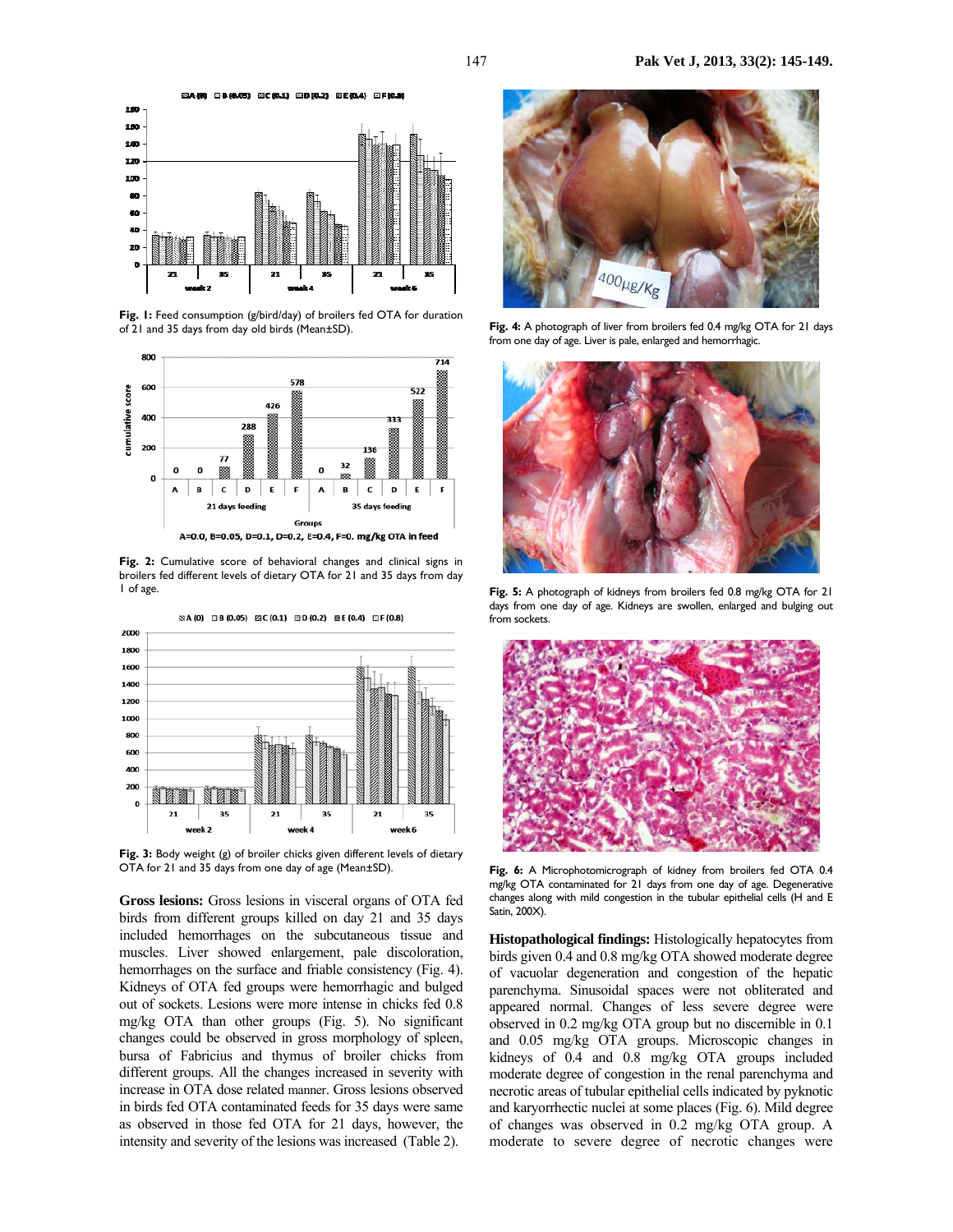|                          | Duration of           | Groups (OTA mg/kg feed) |                |                |                |                |                |  |  |
|--------------------------|-----------------------|-------------------------|----------------|----------------|----------------|----------------|----------------|--|--|
| <b>Parameters</b>        | OTA feeding<br>(Days) | Group A (0)             | Group B (0.05) | Group $C(0.1)$ | Group $D(0.2)$ | Group $E(0.4)$ | Group $F(0.8)$ |  |  |
| Feed intake              | 21                    | 0                       | $-5.54$        | $-11.15$       | $-13.79$       | $-21.27$       | $-23.27$       |  |  |
|                          | 35                    |                         | $-13.51$       | $-23.12$       | $-27.39$       | $-35.15$       | $-36.62$       |  |  |
| Mortality                | 21                    | 0                       | 1.33           | 4.00           | 4.00           | 6.67           | 12.00          |  |  |
|                          | 35                    | 0                       | 2.67           | 4.00           | 6.67           | 10.67          | 20.00          |  |  |
| Average body weight      | 21                    | 0                       | $-6.02$        | -11.45         | -11.90         | $-14.70$       | $-18.44$       |  |  |
|                          | 35                    | 0                       | $-10.1$        | $-14.56$       | $-18.67$       | $-22.40$       | $-29.95$       |  |  |
| Clinical signs           | 21                    | 0                       | 0              | 7.33           | 27.43          | 40.57          | 55.04          |  |  |
|                          | 35                    | 0                       | 3.05           | 12.95          | 31.71          | 49.71          | 68.00          |  |  |
| Gross lesions            | 21                    | 0                       | 14.12          | 22.69          | 13.66          | 17.28          | 31.17          |  |  |
|                          | 35                    | 0                       | 15.51          | 18.67          | 21.68          | 28.55          | 39.97          |  |  |
| RW of liver              | 21                    | 0                       | 6.16           | 4.54           | 20.62          | 25.84          | 28             |  |  |
|                          | 35                    | 0                       | 4.02           | 10.04          | 22.09          | 34.14          | 35.74          |  |  |
| RW of kidney             | 21                    | 0                       | 3.57           | 17.86          | 30.95          | 21.31          | 94.05          |  |  |
|                          | 35                    |                         | 31.67          | 70             | 73.33          | 66.67          | 108.33         |  |  |
| RW of bursa of Fabricius | 21                    | 0                       | $-4$           | $-16$          | $-48$          | -40            | -36            |  |  |
|                          | 35                    |                         | 3.85           | $-38.46$       | $-42.31$       | $-46.15$       | $-26.92$       |  |  |
| RW of thymus             | 21                    | 0                       | $-23.91$       | $-15.22$       | $-28.26$       | $-56.52$       | -50            |  |  |
|                          | 35                    | 0                       | -20.93         | $-6.98$        | -9.30          | -44.19         | -51.16         |  |  |

Table I: A comparative summary of the results indicating percent (%) variation of cumulative clinical parameters and relative organ weights compared with control after 21 and 35 days feeding of OTA

RW=Relative weight; (-) values indicates percent decrease from control while (+) indicates increase.

**Table 2:** Cumulative scores of gross lesions in different organs of broilers fed different levels of dietary OTA for 21 and 35 days from day one of age.

| Organ/       | Groups          |        |     |      |     |     |                 |     |            |     |     |
|--------------|-----------------|--------|-----|------|-----|-----|-----------------|-----|------------|-----|-----|
| Tissue       | 21 days feeding |        |     |      |     |     | 35 days feeding |     |            |     |     |
|              |                 | D<br>n |     | D    |     |     | в               |     |            |     |     |
| Subcutis Fat |                 | 8      | 8   | 13   | 19  | 30  | 10              | 14  | 21         | 39  | 39  |
| Muscle       |                 |        |     |      | 16  | 29  | 8               | 10  | 12         | 26  | 45  |
| Liver        |                 | 82     | 94  | l 17 | 144 | 195 | 108             | 123 | 145        | 178 | 243 |
| Kidneys      |                 | 66     | 66  | 87   | 104 | 142 | 74              | 88  | 96         | 123 | 170 |
| <b>Bursa</b> |                 |        |     |      | 8   |     |                 |     |            | 8   |     |
| Spleen       |                 |        |     |      |     | n   |                 |     |            |     |     |
| Thymus       |                 |        |     |      |     |     |                 |     |            |     |     |
| Cumulative   |                 | 165    | 177 | 224  | 294 | 404 | 201             | 242 | <b>281</b> | 370 | 518 |

observed in the bursa of Fabricius and thymus in birds fed 0.2 and 0.8 mg/kg OTA. Decreased thickness of cortex was observed in bursal follicles. The thickness of interfollicular connective tissue was increased as compared to control. No prominent alterations in the hepatic and renal parenchyma were observed in broiler chicks fed 0.05 and 0.1 mg/kg OTA for 21 days. Microscopic alterations in organs of different groups of broiler chicks fed 0.05-0.8 mg/kg OTA for 35 days were similar to those described for the chicks fed similar OTA levels for 21 days with exception of more severe degree of alterations in 0.4 and 0.8 mg/kg OTA groups.

### **DISCUSSION**

Ochratoxin A and OTA producing fungi are known contaminants of food and feeds persistently reported in the poultry feed and feed ingredients throughout the world (Saleemi *et al.,* 2010; 2012). Many scientists described the potential toxico-pathological effects in poultry using 0.5mg/kg or higher levels of OTA. But present study focused on pathological effects of OTA in broiler chicken after feeding 0.05-0.8 mg/kg OTA. A significant reduction in the feed intake was observed in broiler chicks after 21 and 35 days feeding of OTA in all groups. Similar dose related decrease in feed consumption has been reported (Kumar *et al.,* 2003) but no information is available in the literature describing the decreased feed consumption associated with low OTA levels (0.05 and 0.10 mg/kg). This decreased feed intake also contributed in the decreased body weight along with other toxicological interventions in all OTA groups. Ochratoxin

associated decrease in the body weight was reported by different workers (Elaroussi *et al.*, 2006; Hanif *et al.*, 2008) but present study showed a more severe decrease in body weight indicating that OTA induced decrease in body weight was not only related to the dose but also depends upon the duration of OTA feeding.

OTA associated clinical signs were in accordance with those described in layer chicken (Hassan *et al.,*  2012a). A subjective comparison of cumulative score of different groups suggested that clinical signs were directly related with dietary OTA levels and duration of exposure. No report by other authors in the accessible literature described the comparison of clinical signs of ochratoxicosis in broilers. Mortality pattern of OTA fed birds was similar to that reported by Kumar *et al.* (2003) and Elaroussi *et al.* (2006).

Increased relative weights of liver and kidneys were observed at lower dietary OTA levels compared with those reported earlier (Elaroussi *et al.,* 2008) by using high dietary OTA levels suggesting that these changes might be directly associated with route of elimination of OTA resulting in the more toxic effects and accumulation of OTA in these organs. While decrease in the relative weight of thymus and bursa could be because of the necrotic and degenerative changes in these organs ultimately resulting in the lower immune responses as described earlier (Stoev *et al.*, 2000). Gross enlargement of liver and kidney were in accordance with previous reports (Kumar *et al.*, 2004; Elaroussi *et al.*, 2008). Similar findings have been reported in layer chicks hatched from OTA inoculated eggs (Hassan *et al.,* 2012b).